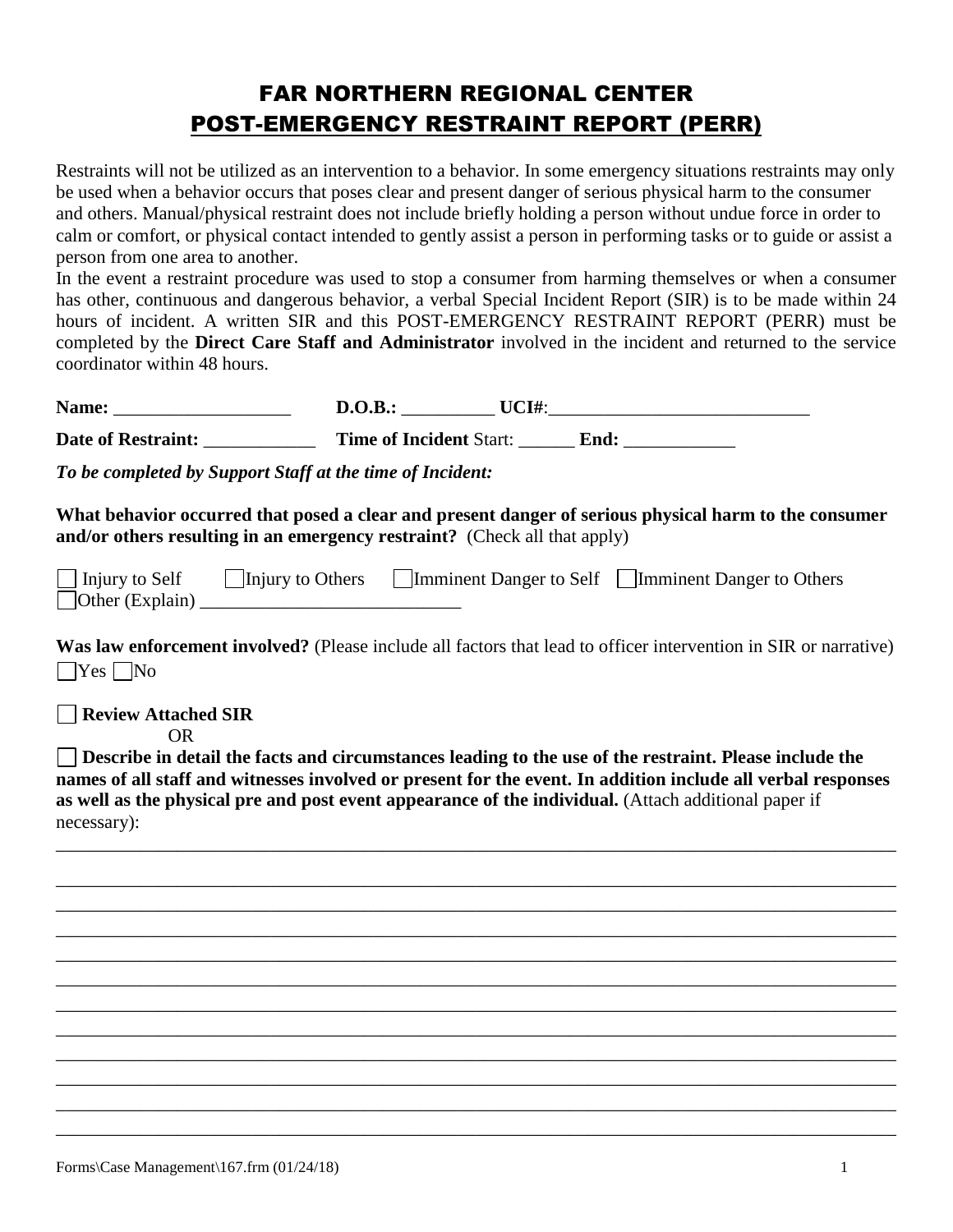### **Did an injury occur as a result of this restraint?**

 $\Box$  Yes  $\Box$  No (if yes list type dates and times below)

Describe injury and treatment type\_\_\_\_\_\_\_\_\_\_\_\_\_\_\_\_\_\_\_\_\_\_\_\_\_\_\_\_\_\_\_\_\_\_\_\_\_\_\_\_\_\_\_\_\_\_\_\_\_\_\_\_\_\_\_\_\_\_\_\_\_

## **Emergency Protocol used during the emergency:**

| Professional Crisis Management (PCMA)                                                                                                     |                 | Duration                   |
|-------------------------------------------------------------------------------------------------------------------------------------------|-----------------|----------------------------|
| Professional Assault Crisis Training (ProAct) Technique: _______________________                                                          |                 |                            |
| Crisis Prevention Institute (CPI)                                                                                                         |                 |                            |
|                                                                                                                                           |                 |                            |
| Describe the type of technique and the duration time each technique was used during the incident.                                         |                 |                            |
|                                                                                                                                           |                 |                            |
|                                                                                                                                           |                 |                            |
|                                                                                                                                           |                 |                            |
|                                                                                                                                           |                 |                            |
| If technique (restraint) was utilized more than 15 minutes please provide approving Administrators name and                               |                 |                            |
|                                                                                                                                           |                 |                            |
| Were other manual restraints utilized with this individual 24 hours prior to this incident?                                               |                 |                            |
|                                                                                                                                           |                 |                            |
| <b>Yes</b>                                                                                                                                |                 |                            |
| No (if yes list type dates and times below)<br>Professional Crisis Management (PCMA) Technique: ________________________________          |                 | Date & Time                |
| Professional Assault Crisis Training (ProAct) Technique: ______________                                                                   |                 |                            |
| Crisis Prevention Institute (CPI)                                                                                                         | $Technique: \_$ |                            |
|                                                                                                                                           |                 |                            |
| Other                                                                                                                                     |                 | Date & Time<br>Date & Time |
|                                                                                                                                           |                 |                            |
|                                                                                                                                           |                 |                            |
|                                                                                                                                           |                 |                            |
|                                                                                                                                           |                 |                            |
| If an immobilization technique was used, was a mat utilized prior to implementing the procedure?<br>$\Box$ No (if no, explain)<br>$ $ Yes |                 |                            |
|                                                                                                                                           |                 |                            |
|                                                                                                                                           |                 |                            |

**\_\_\_\_\_\_\_\_\_\_\_\_\_\_\_\_\_\_\_\_\_\_\_\_\_\_\_\_\_\_\_\_\_\_\_\_\_\_\_\_\_\_\_\_\_\_\_\_\_\_\_\_\_\_\_\_\_\_\_\_\_\_\_\_\_\_\_\_\_\_\_\_\_\_\_\_\_\_\_\_\_\_\_\_\_\_\_\_\_**

# \***NOTE: If an immobilization technique was used, a Team meeting will be required. Participants must include Service Coordinator and Administrator.**

What is the date of the meeting?  $\Box$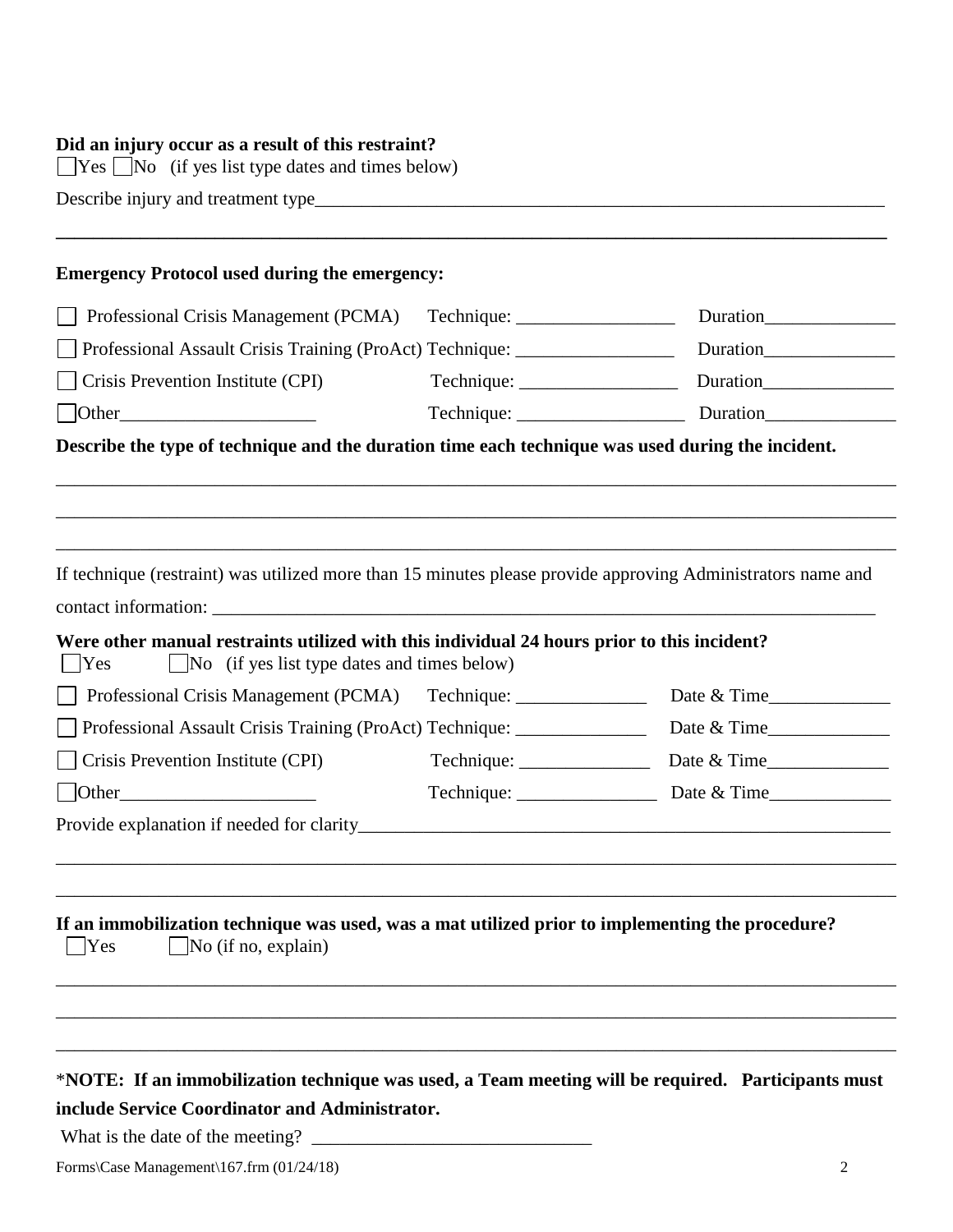**Please mark where the consumer was touched during the procedure**



**What de-escalation actions and/or techniques were used by staff member prior to the emergency restraint?** 

\_\_\_\_\_\_\_\_\_\_\_\_\_\_\_\_\_\_\_\_\_\_\_\_\_\_\_\_\_\_\_\_\_\_\_\_\_\_\_\_\_\_\_\_\_\_\_\_\_\_\_\_\_\_\_\_\_\_\_\_\_\_\_\_\_\_\_\_\_\_\_\_\_\_\_\_\_\_\_\_\_\_\_\_\_\_\_\_\_\_

\_\_\_\_\_\_\_\_\_\_\_\_\_\_\_\_\_\_\_\_\_\_\_\_\_\_\_\_\_\_\_\_\_\_\_\_\_\_\_\_\_\_\_\_\_\_\_\_\_\_\_\_\_\_\_\_\_\_\_\_\_\_\_\_\_\_\_\_\_\_\_\_\_\_\_\_\_\_\_\_\_\_\_\_\_\_\_\_\_\_

\_\_\_\_\_\_\_\_\_\_\_\_\_\_\_\_\_\_\_\_\_\_\_\_\_\_\_\_\_\_\_\_\_\_\_\_\_\_\_\_\_\_\_\_\_\_\_\_\_\_\_\_\_\_\_\_\_\_\_\_\_\_\_\_\_\_\_\_\_\_\_\_\_\_\_\_\_\_\_\_\_\_\_\_\_\_\_\_\_\_

\_\_\_\_\_\_\_\_\_\_\_\_\_\_\_\_\_\_\_\_\_\_\_\_\_\_\_\_\_\_\_\_\_\_\_\_\_\_\_\_\_\_\_\_\_\_\_\_\_\_\_\_\_\_\_\_\_\_\_\_\_\_\_\_\_\_\_\_\_\_\_\_\_\_\_\_\_\_\_\_\_\_\_

| Is there a behavior plan in place for this consumer? |  |  |
|------------------------------------------------------|--|--|
| <b>Yes Date of Behavior Plan:</b>                    |  |  |

**Were the following post-crisis strategies performed, and what were the results?**

|                  | Consumer was checked for any injuries? |  |  |
|------------------|----------------------------------------|--|--|
| Minor: (explain) |                                        |  |  |
|                  |                                        |  |  |

Major:(explain)\_\_\_\_\_\_\_\_\_\_\_\_\_\_\_\_\_\_\_\_\_\_\_\_\_\_\_\_\_\_\_\_\_\_\_\_\_\_\_\_\_\_\_\_\_\_\_\_\_\_\_\_\_\_\_\_\_\_\_\_\_\_\_\_\_\_\_\_\_\_\_\_

No

| Was Medical Care Obtained? $\Box$ Yes $\Box$ No |  |  |  |
|-------------------------------------------------|--|--|--|
|-------------------------------------------------|--|--|--|

### **Inspection of immediate environment**

| Potentially dangerous items were removed or cleaned up $\Box$ Yes $\Box$ No |  |
|-----------------------------------------------------------------------------|--|
| Items that could be viewed as weapons were removed $\Box$ Yes $\Box$ No     |  |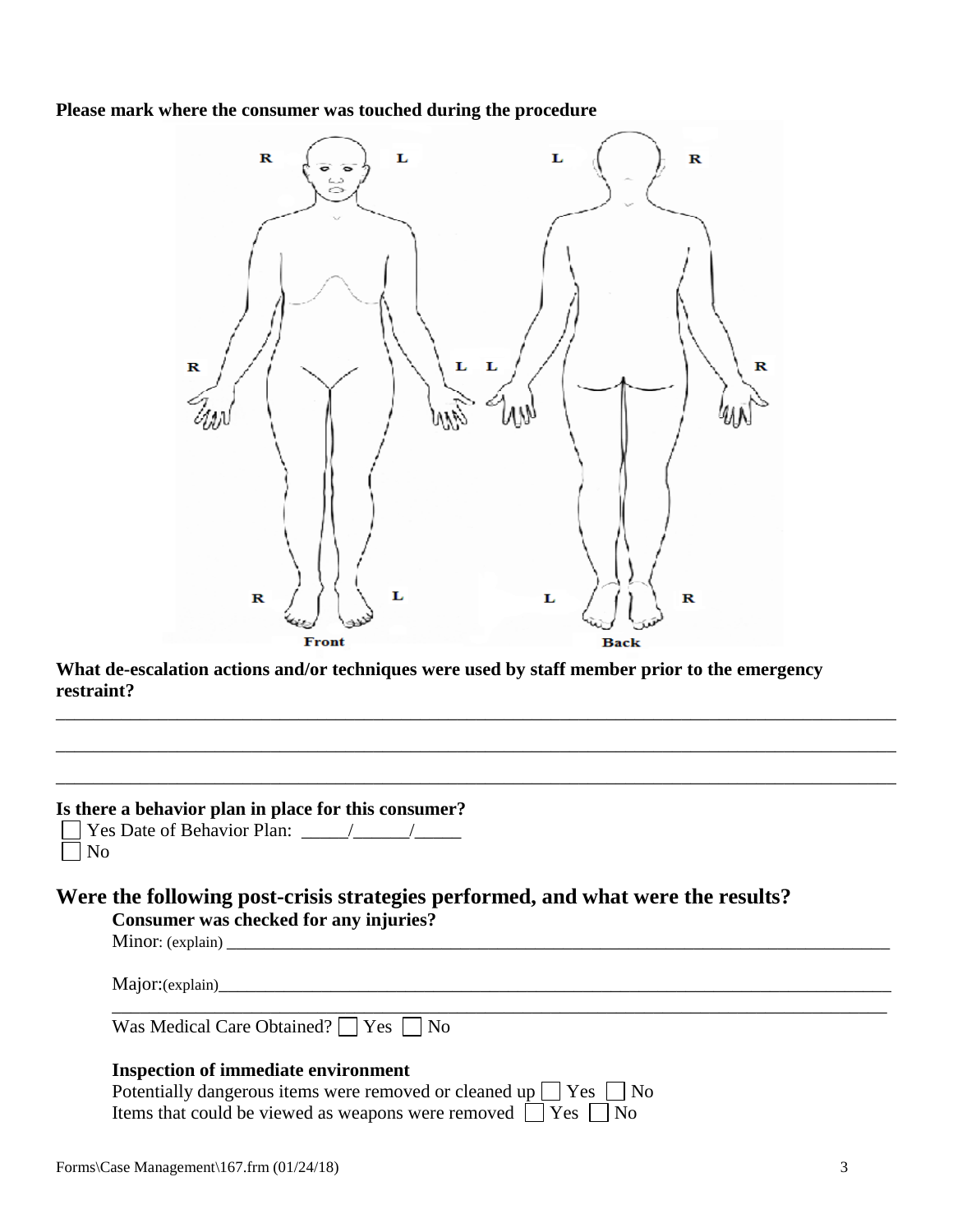| <b>Specific to the Consumer:</b>                             | This should occur within 24 hours between staff and supervisor.                                          |                |
|--------------------------------------------------------------|----------------------------------------------------------------------------------------------------------|----------------|
|                                                              |                                                                                                          |                |
|                                                              | List alternatives to avoid escalation in future:                                                         |                |
| <b>Specific to the Staff Member:</b>                         |                                                                                                          |                |
|                                                              |                                                                                                          |                |
|                                                              | List alternatives to avoid escalation in future:                                                         |                |
| This report was completed by:                                |                                                                                                          |                |
|                                                              |                                                                                                          |                |
|                                                              | Print Name ___________________________Date of Completion of Training: ____________ Expiration: _________ |                |
|                                                              |                                                                                                          |                |
|                                                              | How many individuals were involved in the crisis intervention? ________________________                  |                |
|                                                              | Was all staff involved trained in the crisis intervention protocol?                                      | $ $ Yes $ $ No |
| Date: _________________<br>To be completed by Administrator: | If no, what is the anticipated date of the training for staff member(s) involved?                        |                |
| Is there a behavior plan in place for this consumer?         |                                                                                                          |                |

\_\_\_\_\_\_\_\_\_\_\_\_\_\_\_\_\_\_\_\_\_\_\_\_\_\_\_\_\_\_\_\_\_\_\_\_\_\_\_\_\_\_\_\_\_\_\_\_\_\_\_\_\_\_\_\_\_\_\_\_\_\_\_\_\_\_\_\_\_\_\_\_\_\_\_\_\_\_\_\_\_\_\_\_

\_\_\_\_\_\_\_\_\_\_\_\_\_\_\_\_\_\_\_\_\_\_\_\_\_\_\_\_\_\_\_\_\_\_\_\_\_\_\_\_\_\_\_\_\_\_\_\_\_\_\_\_\_\_\_\_\_\_\_\_\_\_\_\_\_\_\_\_\_\_\_\_\_\_\_\_\_\_\_\_\_\_\_\_